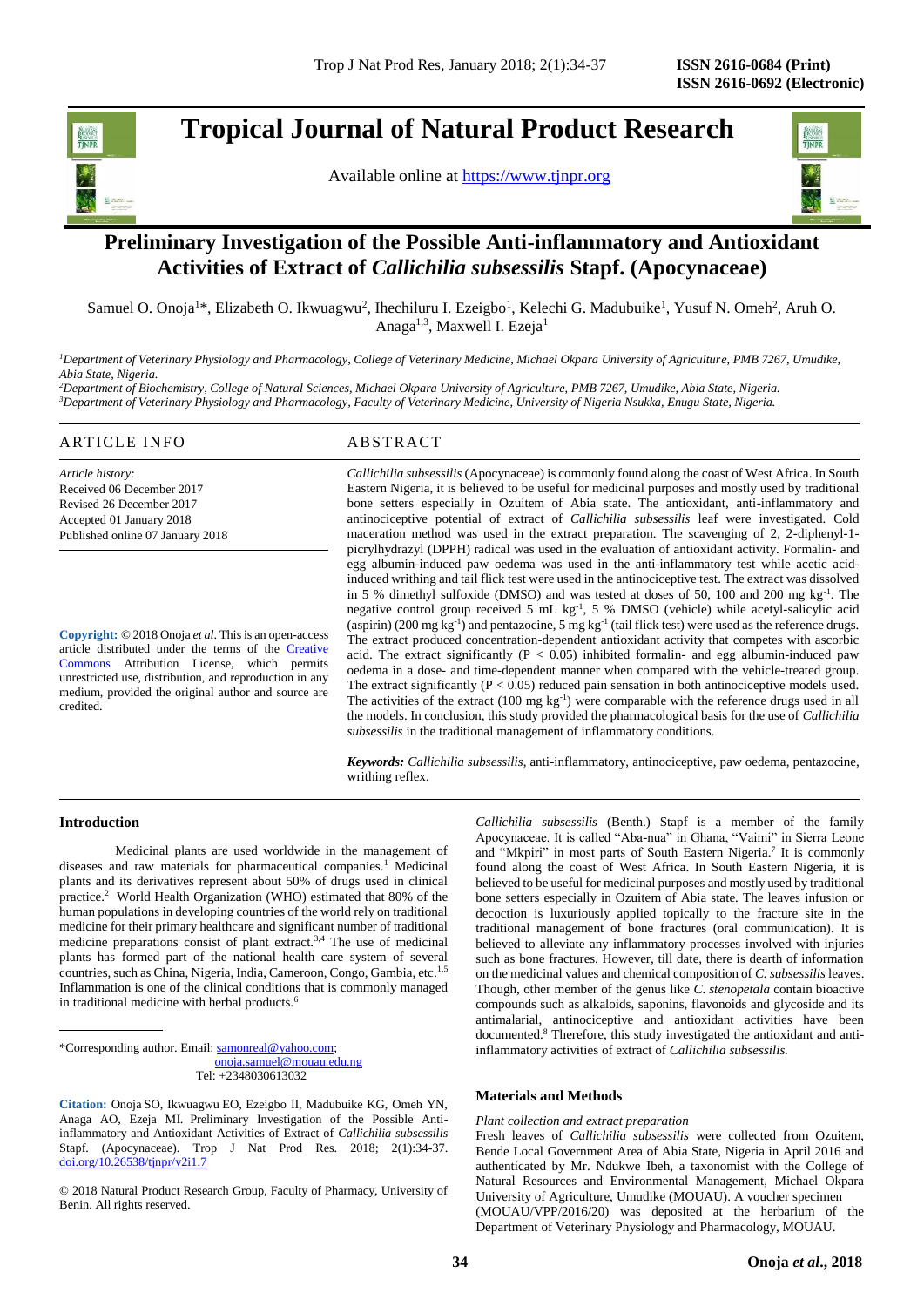The leaves were briskly washed in tap water and sorted for any debris. Thereafter, they were initially dried for 24 h, in a laboratory oven at 40 °C, then air-dried on the laboratory bench before grinding into coarse powder with a manual blender. The coarse powder was soaked in 80% methanol in distilled water at room temperature for 48 h and vigorously shaken every 3 h. Thereafter, the extract was filtered with Whatmann No.1 filter paper into a beaker and filtrate concentrated in a hot air oven at 40°C, and labeled 'CSE' and stored in a refrigerator at 4°C until required for the experiment.

#### *Animals*

Matured male albino Wistar rats  $(100 - 117)$  g) obtained from the Laboratory Animal Unit of Department of Veterinary Physiology and Pharmacology, MOUAU were used for this study. The rats were kept in a well-ventilated laboratory animal house, under environmental temperatures of  $27 \pm 2$ °C, with 12 h natural light/darkness cycle. The rats were allowed access to drinking water and feed (Vital Feed, Nigeria) *ad libitum*, except when fasting was desired. The experimental procedures were carried out in accordance with the Institute for Laboratory Animal Research ethical guidelines governing the use of laboratory animals for experiments.<sup>9</sup> The experimental procedures were approved by the institutional ethical committee.

#### *Acute toxicity*

The up and down procedure with dose limit of 2000 mg kg<sup>-1</sup> was adopted. Ten  $(10)$  rats were used for the study.<sup>10</sup> Five rats were given 2000 mg kg<sup>-</sup>  $1$  of CSE and the rest were given an equal volume of 5% dimethyl sulfoxide (DMSO) orally. The rats were served feed and water *ad libitum* and observed for signs of acute toxicity and death.

#### *Phytochemical screening*

The extract was subjected to phytochemical screening using standard methods.<sup>11</sup>

#### *Antioxidant study*

#### *Free radical scavenging assay*

The free radical scavenging activity of the extract was analyzed by the 1,1 diphenyl-2-picryl hydrazyl (DPPH) Assay using spectrophotometer as described by Ezeja *et al*. <sup>12</sup> The extract was tested at 25, 50, 100, 200 and  $400 \mu g$  mL<sup>-1</sup> and were compared with ascorbic acid.

#### *Anti-inflammatory study*

#### *Formalin-induced paw oedema*

The modified formalin-induced paw oedema as described by Ezeja *et al.,*<sup>12</sup> was used in this experiment. Twenty-five (25) male albino Wistar rats were assigned to 5 groups (A-E) ( $n = 5$ ) and were fasted for 16 h. The rats were treated as follows: group A received 5 mL kg<sup>-1</sup> of 5% DMSO (Vehicle), group B received 200 mg kg-1 acetylsalicylic acid (aspirin) while groups  $\dot{C}$ , D and E received 50, 100 and 200 mg kg<sup>-1</sup> CSE, respectively. One-hour post-treatment, 0.1 mL of 1% formalin in normal saline was injected into the subplantar space of the right hindlimb. Volume displacement method was used in the measurement of paw volume. The left paw was used as the control for each animal. The right paw volume was measured at 1, 2, 3 and 24 h post oedema induction.

Change in paw vol.  $(\Delta V)$  = Right paw volume – Left paw volume

% inhibition = 
$$
\frac{control \Delta V - \text{test} \Delta V}{control \Delta V} \times \frac{100}{1}
$$

#### *Egg albumin-induced paw oedema*

The modified egg albumin-induced paw oedema as described by Udo *et al.*<sup>13</sup> was used in this experimental protocol. Another set of 25 male albino Wistar rats were randomly assigned to 5 groups (A-E),  $(n = 5)$  and were treated as earlier described. One-hour post-treatment, 0.1 mL of raw chicken egg albumin was injected into the subplantar spaces of the right paw. The right paw volumes were measured at 1, 2, 3, 5 and 24 h post oedema induction. The change in paw volume and percent inhibition were calculated as earlier stated.

#### *Acetic acid-induced writhing*

The peripheral antinociceptive activity of the test extract was evaluated with acetic acid-induced writhing. Another set of 30 male mice were randomly assigned to 5 groups (A-E),  $(n = 6)$  and were treated as earlier described. One-hour posttreatment, 10 mL/kg of 0.7% acetic acid solution

in normal saline was administered intraperitoneally to all the mice. Thereafter the writhing reflex was counted for 30 min.<sup>14</sup>

% inhibition = 
$$
\frac{mean \text{ writing of control} - mean \text{ writing of test}}{mean \text{ writing of control}} \times \frac{100}{1}
$$

#### *Tail-flick test*

The tail-flick test was used to determine the central antinociceptive response of the test extract. Another batch of 30 male albino Wistar rats were assigned to 5 groups ( $n = 6$ ). The rats were fasted for 16 h and treated as earlier stated, but 5 mg kg<sup>-1</sup> pentazocine was used as reference drug. One-hour post treatment, 3 cm of the tip of the rat tails were submerged in a water bath maintained at  $55 \pm 1$ °C. The pain reaction time (PRT) of each rat was recorded with the aid of a stopwatch.<sup>15</sup>

% increase in PRT = 
$$
\frac{PRT \text{ of test } - PRT \text{ of control}}{PRT \text{ of control}} \times \frac{100}{1}
$$

#### *Statistical analysis*

Results were expressed as mean  $\pm$  standard deviation and were analyzed using one-way analysis of variance (ANOVA) and p-values < 0.05 were considered statistically significant.

#### **Results and Discussion**

*Callichilia subsessilis* extract (CSE) possessed strong activity against inflammatory processes in all the models employed in this study. These significant activities against inflammatory stimuli were both dose- and time-dependent, and compared favorably with commercially available anti-inflammatory medications used as controls. Furthermore, it was observed to possess appreciable antioxidant activity using the DPPH assay; and could be linked to the presence of the phytochemicals in *C. subsessilis* extract. The extract was well tolerated by the rats; no clinical signs of toxicity or death were observed. The LD<sub>50</sub> of the extract was greater than  $2000 \text{ mg} \text{ kg}^{-1}$ . The extract showed the presence of alkaloids, saponins, flavonoids, terpenes, glycosides and tannins. CSE produced significant (P < 0.05) concentration-dependent increase in antioxidant activity. The antioxidant activity of CSE at  $400 \mu g$  mL<sup>-1</sup> concentration was comparable with ascorbic acid (Figure 1). Some flavonoids, saponins and glycosides of herbal origin have been previously associated with both antiinflammatory and antioxidative activities.<sup>16,17</sup>

In both the formalin- and egg albumin-induced paw oedema, aspirin and CSE (50, 100 and 200 mg  $kg^{-1}$ ) elicited significant (P < 0.05) dose- and time-dependent inhibition of paw oedema in treated groups when compared with vehicle treated group. At 3 h post induction, aspirin and CSE 50, 100 and 200 mg  $kg^{-1}$  produced 44, 40, 36 and 58% inhibition of paw swelling, respectively when compared with vehicle-treated group (Table 1)**.** At 5 h post induction, the mean increase in paw volume of the vehicle, aspirin and CSE  $(50, 100 \text{ and } 200 \text{ mg kg}^{-1})$  treated groups were 0.81, 0.46, 0.51, 0.44 and 0.51 mL, respectively (Table 2). Aspirin and CSE (50, 100 and 200 mg  $kg^{-1}$ ) treatment produced a significant (P < 0.001) decrease in the writhing when compared with vehicle-treated group. The percentage inhibition of writhing of the aspirin and CSE 50, 100 and 200 mg kg-1 treated groups were 86.44, 26.69, 69.05 and 50.00%, respectively, when compared with the vehicle treated group in the acetic acid-induced writhing (Table 3). In the tail flick test**, p**entazocine (5 mg kg<sup>-1</sup>) and CSE (50 and 200 mg kg<sup>-1</sup>) elicited significantly ( $P < 0.05$ ) increased pain reaction time (PRT) in the treated groups when compared with vehicle-treated group. The pentazocine  $(5 \text{ mg kg}^{-1})$ , and CSE 50 and 200 mg kg-1 increased the PRT by 34.74, 37.89 and 34.21%, respectively in the treated group when compared to vehicle-treated group (Table 4).

The extract elicited both peripheral and central antinociceptive activities. The acetic acid-induced writhing reflex evaluated the peripheral antinociceptive activity while tail flick model evaluated the central antinociceptive potentials.18,19 The possible mechanism of the central antinociceptive effect could be the elevation of the pain threshold in the hypothalamus and the inhibition of substance P.<sup>20</sup> The anti-inflammatory and antinociceptive activities of CSE might be through the inhibition of cyclooxygenase activity and the migration of inflammatory mediators; substance P and cytokines into the sites of inflammation.<sup>15</sup> Acetyl salicylate irreversibly inhibits the activities of cyclooxygenase which catalyze the biosynthesis of prostaglandins from arachidonic acid.<sup>21</sup>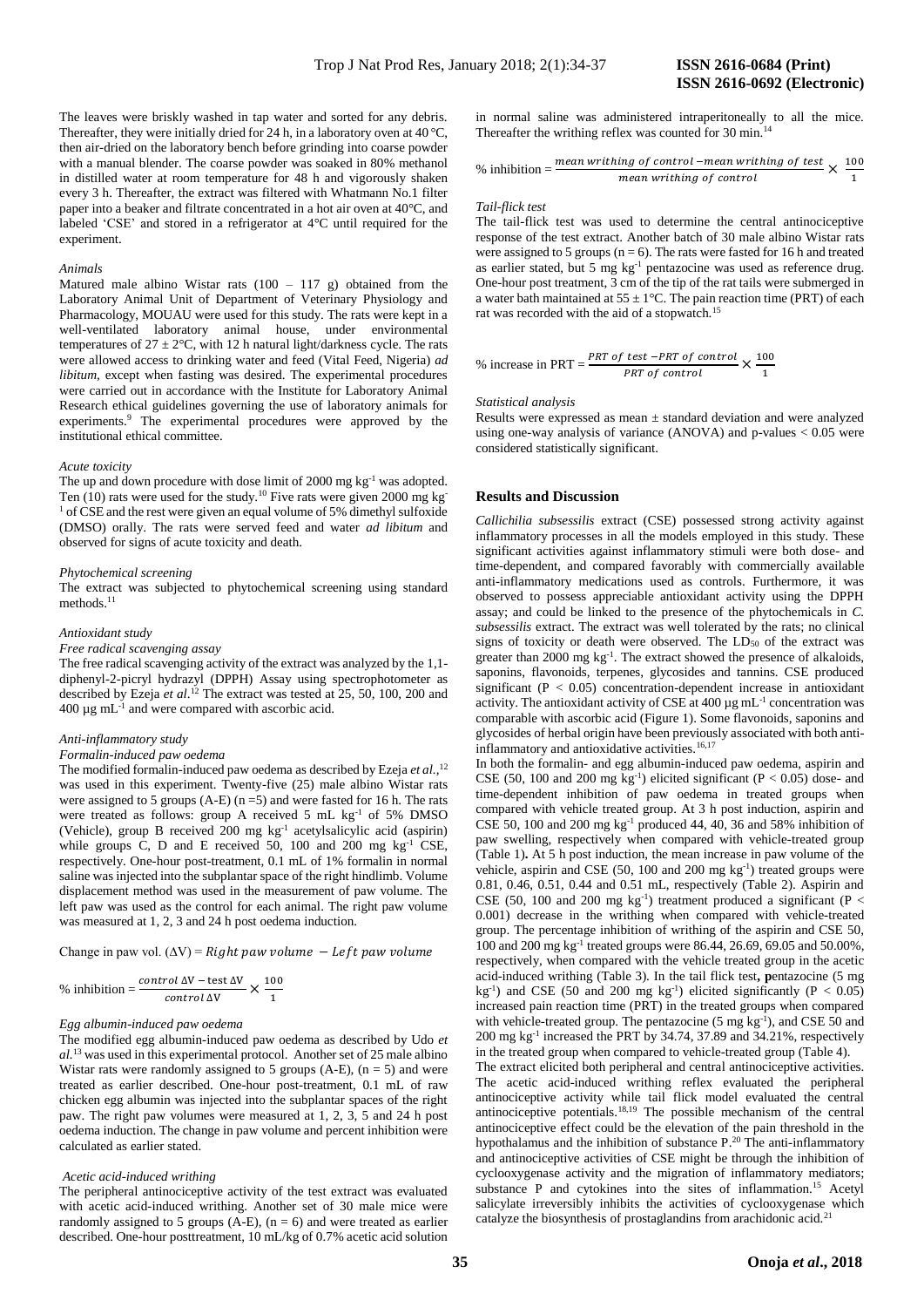

 **ISSN 2616-0692 (Electronic)** 

The antioxidant activity could be a possible mechanism of the antiinflammatory and antinociceptive properties of CSE. Free radicals are liberated during inflammatory processes by macrophage and also stimulate cyclooxygenase and lipoxygenase-mediated production of proinflammatory mediators from arachidonic acids.<sup>22</sup> Antioxidants mop up free radicals and as such have been acclaimed to exhibit anti-inflammatory effects.22,23 The finding of this study corroborates the report of Orabueze and co-workers on the antinociceptive and antioxidant activities of *Callichilia stenopetala.*<sup>24</sup>

### **Conclusion**

Although this investigation is preliminary, it however, lends credence to the traditional use of *Callichilia subsessilis* in the management of inflammatory processes involved with bone fractures, as well as unearths a basis for further investigations. Isolation and identification of bioactive compound(s) as well as unravelling the mechanism of anti-inflammatory activity of the plant extracts would be major contributions to the phytochemistry and pharmacological activity of this plant.

**Figure 1:** DPPH radical scavenging activity of *Callichilia subsessilis* extract.

| <b>Table 1:</b> Effect of C. <i>subsessilis</i> extract on Formalin-induced paw oedema |  |  |  |  |  |  |
|----------------------------------------------------------------------------------------|--|--|--|--|--|--|
|----------------------------------------------------------------------------------------|--|--|--|--|--|--|

|                               | Mean increase in paw volume $(mL) \pm SEM$ (% inhibition) |                         |                           |                         |
|-------------------------------|-----------------------------------------------------------|-------------------------|---------------------------|-------------------------|
| <b>Treatment</b>              | 1 h                                                       | 2 h                     | 3 h                       | 24h                     |
| 5 % DMSO 5 mL $kg^{-1}$       | $0.33 \pm 0.05$ (-)                                       | $0.42 \pm 0.05$ (-)     | $0.50 \pm 0.07$ (-)       | $0.27 \pm 0.07$ (-)     |
| Aspirin 200 mg $kg^{-1}$      | $0.29 \pm 0.04$ (12.12)                                   | $0.30 \pm 0.05$ (28.57) | $0.28 \pm 0.05$ * (44.00) | $0.18 \pm 0.08$ (33.33) |
| $CSE$ 50 mg kg <sup>-1</sup>  | $0.31 \pm 0.04$ (6.16)                                    | $0.31 \pm 0.05$ (26.12) | $0.30 \pm 0.02$ * (40.00) | $0.33 \pm 0.05$ (14.80) |
| $CSE$ 100 mg kg <sup>-1</sup> | $0.29 \pm 0.04$ (12.12)                                   | $0.31 \pm 0.03$ (26.12) | $0.32 \pm 0.03$ * (36.00) | $0.16 \pm 0.03$ (40.7)  |
| $CSE$ 200 mg $kg^{-1}$        | $0.27 \pm 0.05$ (18.18)                                   | $0.27 \pm 0.04*(35.71)$ | $0.21 \pm 0.06$ * (58.00) | $0.22 \pm 0.09$ (18.50) |

 $*p < 0.05$  when compared with 5% DMSO treated group.

#### **Table 2:** Effect of *C. subsessilis* extract on egg albumin-induced oedema

| Mean increase in paw volume (mL) $\pm$ SEM |                     |                     |                     |                     |                     |
|--------------------------------------------|---------------------|---------------------|---------------------|---------------------|---------------------|
| <b>Treatment</b>                           | 1 h                 | 2 <sub>h</sub>      | 3 h                 | 5 h                 | 24h                 |
| 5 % DMSO 5 mL $kg^{-1}$                    | $1.22 \pm 0.06$     | $1.07 \pm 0.10$     | $1.02 \pm 0.13$     | $0.81 \pm 0.08$     | $0.24 \pm 0.02$     |
| Aspirin 200 mg $kg^{-1}$                   | $0.81 \pm 0.09$ *** | $0.64 \pm 0.04$ *** | $0.57 \pm 0.04$ *** | $0.46 \pm 0.05$ *** | $0.15 \pm 0.02$ *** |
| $CSE$ 50 mg $kg^{-1}$                      | $0.90 \pm 0.03$ **  | $0.84 \pm 0.04*$    | $0.64 \pm 0.03**$   | $0.51 \pm 0.02$ *** | $0.09 \pm 0.02$ *** |
| $CSE$ 100 mg kg <sup>-1</sup>              | $0.90 \pm 0.10**$   | $0.75 \pm 0.09**$   | $0.64 \pm 0.06**$   | $0.44 \pm 0.06$ *** | $0.03 \pm 0.01$ *** |
| $CSE$ 200 mg kg <sup>-1</sup>              | $0.99 \pm 0.08$     | $0.84 \pm 0.08*$    | $0.74 \pm 0.10*$    | $0.51 \pm 0.04***$  | $0.04 \pm 0.01$ *** |

\*\*\*p < 0.001; \*\*P < 0.01; \*p < 0.05 when compared with 5% DMSO treated group.

**Table 3:** Effect of *C. subsessilis* extract on Acetic acid-induced writhing reflex.

| Treatment                      | Number of writhing reflex | % inhibition |
|--------------------------------|---------------------------|--------------|
| 5 % DMSO 5 mL kg <sup>-1</sup> | $47.20 + 0.73$            | 0.00         |
| Aspirin 200 mg $kg^{-1}$       | $6.40 \pm 0.93***$        | 86.44        |
| $CSE$ 50 mg $kg^{-1}$          | $34.60 + 1.03***$         | 26.69        |
| $CSE$ 100 mg $kg^{-1}$         | $14.6 + 0.51***$          | 69.06        |
| $CSE$ 200 mg $kg^{-1}$         | $23.60 + 1.23***$         | 50.00        |

\*\*\*p < 0.001; \*\*p < 0.01; \*p < 0.05 when compared with 5% DMSO treated group.

**Table 4:** Role of *C. subsessilis* extract on Tail flick test.

| $(PRT)$ (Sec) $\pm$ SEM | $%$ inhibition |
|-------------------------|----------------|
| $1.90 + 0.04$           |                |
| $2.56 + 0.23$           | 34.74          |
| $2.62 + 0.26*$          | 37.89          |
| $2.02 + 0.03$           | 6.31           |
| $2.55 + 0.36*$          | 34.21          |
|                         |                |

 $\sqrt[3]{p}$  < 0.05 when compared with 5% DMSO treated group.